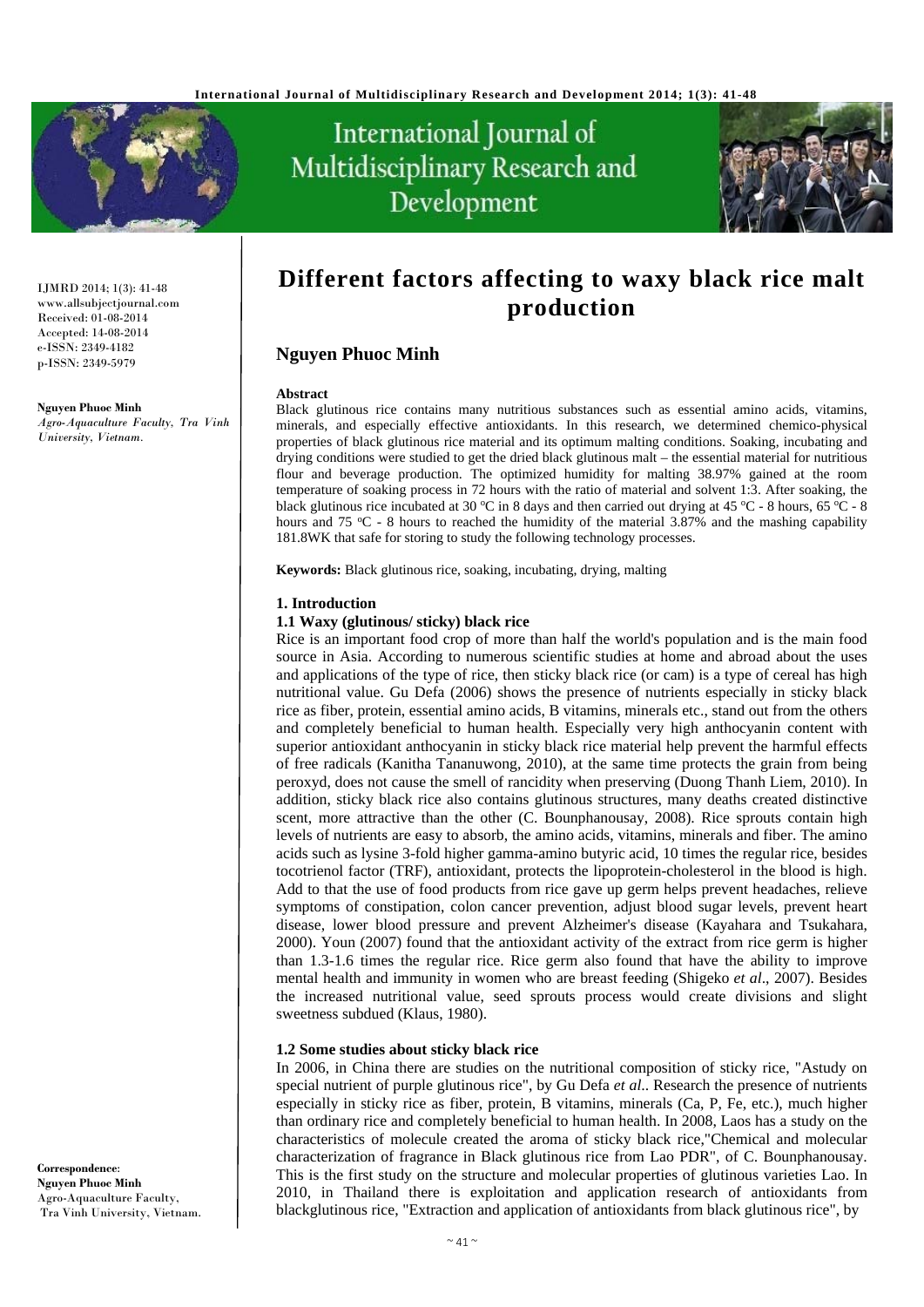Kanitha Tananuwong *et al*. study on determination of the optimum extraction conditions of anthocyanins and antioxidant of fish oil. Black glutinous rice flour is mixed in the extraction of water for 70%: aceton 30% at pH 6.8

delicacy, in 4 hours to bring crude extracts with the highest antioxidant. And the dry content of the supplement to the fish oil is 1000 mg/kg for the antioxidant results well.





**Fig 1:** Instant sticky black rice**Fig 2:** Instant dried sticky black rice**Fig 3:** Sticky black yourt







**Fig 4:** Sticky black wine **Fig 5:** Red glutinous dairy rice flour **Fig 6:** Black sticky rice ice bar







However, at present the production and consumption of products from raw materials of sticky black rice is not yet wide spread. In order to facilitate the development of products from this useful source material, as well as contribute to improving commercial, protect valuable genetic resources of similar sticky black rice in traditional Vietnam, we proceed to make the subject "research on production technology of malt", namely identification of the physiochemical of sticky black rice the survey, the process of maceration (influence of the rate of rice: water and of time soaking up moisture sprouts), surveys the process of annealing (effect of pre-incubation time to active amylase of rice sprouts), surveys the drying mode (the influence of temperature, drying time and moisture balance and the capability of the malt).

#### **2. Material & Method 2.1 Material**

**2.1.1Sticky black rice:** Vietnam. The main raw material for the product is rice glutinous varieties Oryza sativa L. glutinosa Tanaka bought at the Vinh Hung plant protection stations, Long An province, Vietnam.



**Fig 7:** Sticky black bread **Fig 8:** Black sticky rice wine **Fig 9:** Black glutinous rice flour



**Fig 10:** Raw sticky black rice

**2.1.2 Water:** meeting standard TCVN 5502:2003

**2.1.3 Refine sugar:** Use refined sugar is produced at Bien Hoa sugar joint stock company in Bien Hoa I industrial zone, Bien Hoa, Dong Nai, Vietnam.

**2.1.4 Kali sorbat:** Potassium sorbate is the additive group in additives for preservation, anti-oxidation, stable. The INS: 202, ADI: 0-25 (3742/2001/QD-BYT). Against the decision on the drinking water from the sticky rice malt products there are 1000 ML: ppm (non-carbonated soft drinks).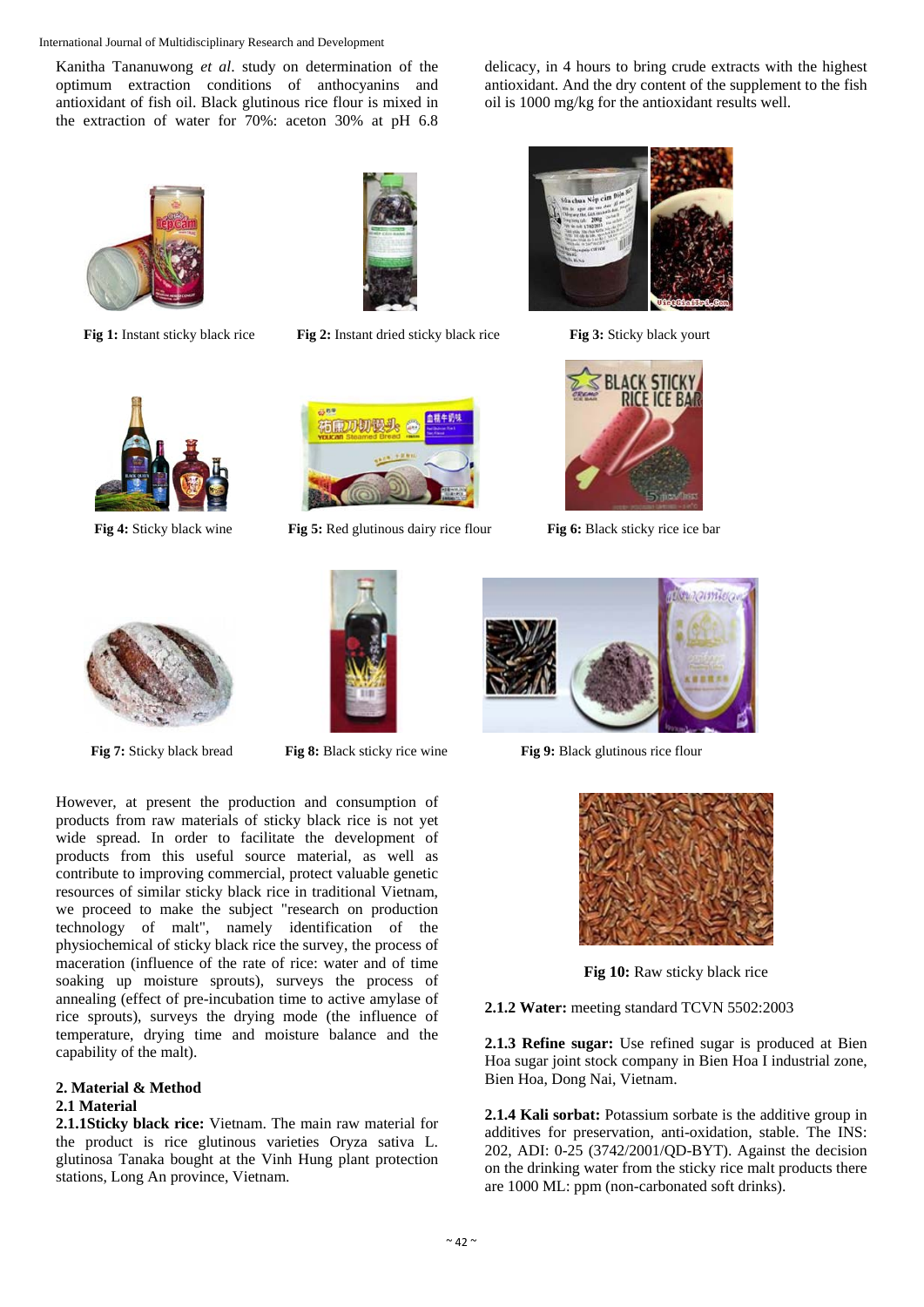### **2.1 Chemicals and equipments**

#### **2.2.1 Chemical**

| CoSO <sub>4</sub> .7H <sub>2</sub> O | $H_2SO_4$      |
|--------------------------------------|----------------|
| <b>Iod</b> solution                  | HCl            |
| Ethanol                              | <b>NaOH</b>    |
| Glucose                              | Phenolphtalein |

# **Equipments**

- Water bath
- Electric cook
- Brix meter
- Dry oven
- Analytical balance
- pH meter
- Philip mixer
- Spectrophotometer UV-VIS
- Vaccum filtration
- Vaccum packing
- Sterilizer
- Others.

### **2.3 Research method**

Quality control of raw materials, the survey defined the parameters for processing in the soaking, incubating, drying in the build work flow manufacture of malt from sticky black rice. Quality control of the finished malt. Pour the rice into the basket, wash brought sharply in hot running water spills, dirt sticking on the surface of the particles will move into the phase of water and then decanting off the lighter impurities, rice will rise and remove. Rice later cleaned are soaked in temperature is often the rate of rice: water and of time soaking nuts just enough to reach the humidity of popping up. Block nuts are soaked in water for 3 hours instead of 30 minutes once water stir once. Particle mass after soaking are strewn on the mesh tray, on the surface layer of thin fabriccovered seeds black, incubated at room temperature until it sprouts seeds blocks and reaches the highest amylase enzyme activity. When brewed, after 24 hours, misting once aimed to

maintain the moisture necessary for the sprouts. The process of brewing up long roots to conduct germ 1.5-2 times the length of seeds, and sprouts 2/3-1 times the length of the particle stops (Hoang Dinh Hoa, 2002). Malt was strewn all over the tray and brought in three stages: drying Malt was dried at 45 °C to around 20% remaining moisture content (physiological drying); Raise the temperature up to 60  $^{\circ}$ C dryer moisture content is still about 10% (drying enzymes); Raise the temperature up to  $75 \text{ °C}$  and drying malt before reaching the moisture balance then stop the drying process (chemical drying), the moisture balance of malt, 3-5% (Hoang Dinh Hoa, 2002). Malt after getting out of the drying then proceeded to rip the roots immediately by manually manipulation as its well to, and then use the basket ladies ready to remove. After separating the roots, dried malt was checking the physiochemical and stored awaiting processing for the following products.

#### **2.4 Analyzing method**

| Moisture:               | Drying at $105^{\circ}$ C to constant<br>weight |
|-------------------------|-------------------------------------------------|
| Dry matter:             | Refractometer Atago 0-32%                       |
| Amylase activity:       | Klimopski and Rozdevic<br>method                |
| Mashing<br>capability:  | Le Thanh Mai et al., 2005                       |
| Anthocyanin:            | Compare color to CoSO <sub>4</sub><br>standard  |
| Extraction<br>recovery: | Weight method                                   |
| Reduced sugar:          | Ferrycyanure                                    |
| Total sugar:            | Ferrycyanure                                    |
| Sensory<br>evaluation:  | $TCVN 3215 - 79$                                |

# **2.5 Statistical analysis**

Using Statgraphics Plus, Excel softwares to handle experimental data.

#### **3. Result & discussion**

#### **3.1 Materials: test results of quality raw materials of sticky black rice**

Table 1: Test results of raw material (by the volume of dry substance)

| <b>Parameter</b>                  | Unit                      | <b>Result</b>                                                   |  |  |
|-----------------------------------|---------------------------|-----------------------------------------------------------------|--|--|
| Moisture                          | $\%$                      | 11.7                                                            |  |  |
| Crude protein                     | $\%$                      | 8.9                                                             |  |  |
| Lipid                             | $\%$                      | 3.3                                                             |  |  |
| Glucid                            | %                         | 75.5                                                            |  |  |
| Dietary fiber                     | %                         | 13.18                                                           |  |  |
| Anthocyanin                       | %                         | 0.49                                                            |  |  |
| The absolute mass of the particle | $(g/1000 \text{ grains})$ | 25.10                                                           |  |  |
| Percentage of impurities          | %                         | 2.12                                                            |  |  |
| Decay                             | $\%$                      |                                                                 |  |  |
| Sprout                            | $\%$                      | 95.40                                                           |  |  |
| Color the rice husk               |                           | Specific colored rice                                           |  |  |
| Colors likely when peeled husks   |                           | Black purple                                                    |  |  |
| Aroma                             |                           | Characteristic of rice, no strange smells, does not smell musty |  |  |

Moisture content of rice by 11.70% moisture is safe to preserve seed grain is no more than 13.5% according to ISO 1776-2004. If moisture beads on 16-17% will happen hot self-damaging phenomenon of particle mass (Nguyen Thi Hien, 2007). Sticky black rice over 3 months stored in room temperature conditions, cool not damage phenomena occur.

Sticky black rice has a higher rate of 8.90% protein compared with remaining rice (5.8 percent). for rice brought up the higher the protein content, sprouts will show the amount of enzyme when grain sprouts is high. A favorite protein is 10-11% of the dry weight of the seed, too little content, no guarantee of booked for processing drinking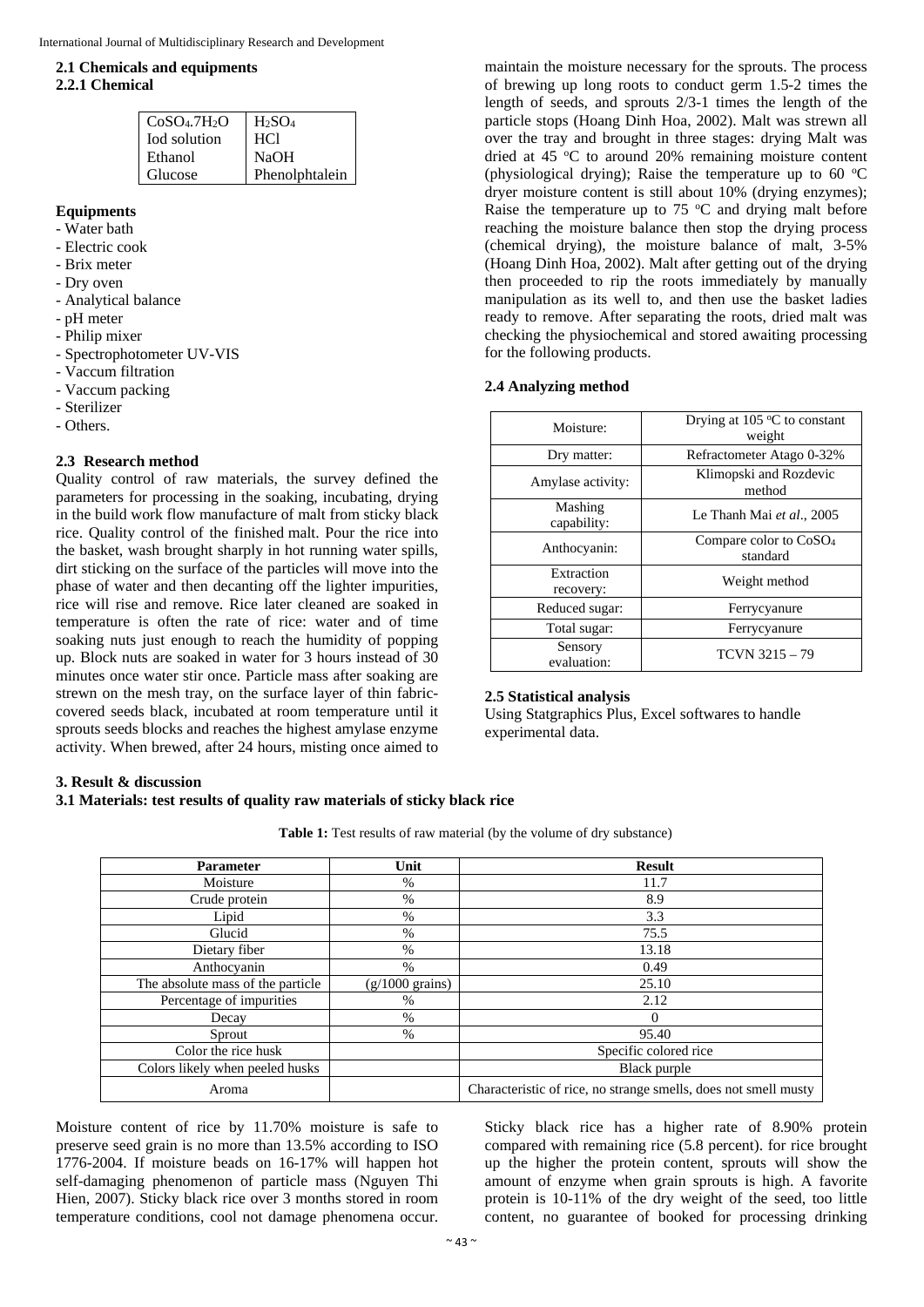water products from malt, if excessive amounts of malt and fine stuff hardly make the less (Nguyen Thi Hien, 2007). Anthocyanin content in grain of sticky black rice (49,0 mg/g) accounted for 4.9% of the dry ingredients, much higher than the vegetables left purple red Strawberry fruit as we (1.188), purple cabbage (0.909) (Huynh Kim Cuc, 2010). The absolute mass of the higher the national rice endosperm as much leverage ratio of raw materials in the manufacture of larger (Le Thanh Mai *et al*., 2005). The absolute mass of the particles sticky black rice is lower than the absolute volume of rice, blue (33-37 g/1000 seeds) should rate the disposing of sticky black rice is higher than the remaining rice. Raw materials of sticky black rice used in the experiments was the same rice bought in plant protection stations should rate the impurities (sand, stone, gravel, straw, grain, nuts ... the half empty) was 2.12% and 95.04% sprouts capacity than the standard varieties of rice seeds (TCVN 1776-2004) is not less than 80% of the raw materials supply and sprouts well. Sticky black rice when removing the husk layer flip black purple rice, science has proven this bold colours, the iron content and the higher the anthocyanins, it is also the prominent characteristics of the varieties of sticky black rice versus conventional rice. Sticky black rice after 3 months of maintenance have damaged the phenomenon of color odor, retains the color characteristic smell of raw materials. According to ISO 1776-2004 the quality of rice varieties, the

quality of sticky black rice used as standard to make rice varieties as well as up sprouts.

#### **3.2 Effect of soaking time**

Immersion mode affects the quality of barley malt. Moisture in the seeds is grain determinants which are eligible or not for the sprouts seeds exposed to moisture making activation of the enzymes that initiate the process of sprouts (Posner and Hibbs, 1997). Humidity sprouts in about 30-45% (Nguyen Ngoc De, 2008). The higher the humidity of grain sprouts sprouts easily, at the same time the enzyme amylase during more sprouts (Hoang Dinh Hoa, 2002). Amylase activity of seeds sprouts depends greatly onthe different conditions of immersion mode such as water temperature, water-soaked rice ratio: soak and soak time. The proper temperature for the soaking process is  $25-30$  °C gives malt obtained is of good quality, very suitable for use in manufacture of beverages (Nguyen Minh T *et al*., 2008). Soaking time also affects the characteristics of malt, short immersion periods, the concentrations of extracts, amino acids and mashing capacity will be lower. Time is too long and soaked in water rates more than needed, then the amount of oxygen not sufficient can produce toxins harmful to the product and hinder the ability of sprouts (Nguyen Thi Hien, 2007; Nguyen Thach Minh., 2008).

**Table 2:** Moisture content of rice after soaking

| Rice:water<br>Time (minutes) | 1:2             | 1:3                  | 1:4                   | 1:5                |
|------------------------------|-----------------|----------------------|-----------------------|--------------------|
|                              | $21.75^{\rm a}$ | $25.56^{\rm b}$      | 27.11 <sup>cd</sup>   | 27.73 <sup>d</sup> |
| 60                           | $26.85^{\circ}$ | $33.12$ <sup>f</sup> | $33.78$ <sup>fg</sup> | 34.05 <sup>g</sup> |
|                              | $28.81^{\circ}$ | 38.97 <sup>h</sup>   | 39.03 <sup>h</sup>    | 39.13 <sup>h</sup> |
|                              | $28.97^{\circ}$ | 39.01 <sup>h</sup>   | 38.86 <sup>h</sup>    | 39.19 <sup>h</sup> |

**Note:** a, b, c, d, e, f, g, h ( $p < 0.05$ ); meaningful differences; the value is the average of 3 times repeated.



**Fig 11:** Moisture content of rice after soaking

Empirically, noticed the soaking time sticky black rice to reach the humidity maximum sprouts is quite long (72 hours) compared to barley and rice, blue (36-48 hours). The rate of water soaking the nuts just enough to reach the maximum humidity is 1: 3. Water uptake by seeds is mainly affected by the possibility of osmosis shell beads. The composition of seeds, soak water content, the concentration of dissolved substances in solution also affects the ability to absorb water (Klaus, 1980). Composed primarily of water absorption is protein, starch has very weak affinity with water while lipids are absolutely no affinity with water (Miller, 2010). Sticky black rice has a hard, thick crust structure and grain protein content of high (8.88% of weight of dry rice, about 10.3% of the weight of dry rice). Rice: water ratio is 1: 3 is equivalent to the ratio of rice to water soaking barley (Hoang Dinh Hoa, 2002). Immersion mode sticky black rice was chosen to use

# change the water 3 hours/time and humidity after dipping about 38.97%.

### **3.3 Effect of incubation**

Along with extended incubation time then the physiological properties of the particle will change, and the active presence of the enzyme amylase. Amylase activity depends greatly on the different incubation conditions. For rice, the minimum temperature is 10-12 °C, the optimal temperature is 30-37 °C and the maximum temperature is  $40-42$  °C inside (Klaus, 1980). Sprouts are living should have respiratory,  $O_2$  uptake and CO2 emissions. Therefore experiments conducted germ incubated at room temperature, annealing on mesh trays are draped in black gauze-thin and misting every day.

are: rice ratio: water is 1: 3; soaking time is 72 hours; soak at room temperature (around 30 °C); stir 30 seconds/time;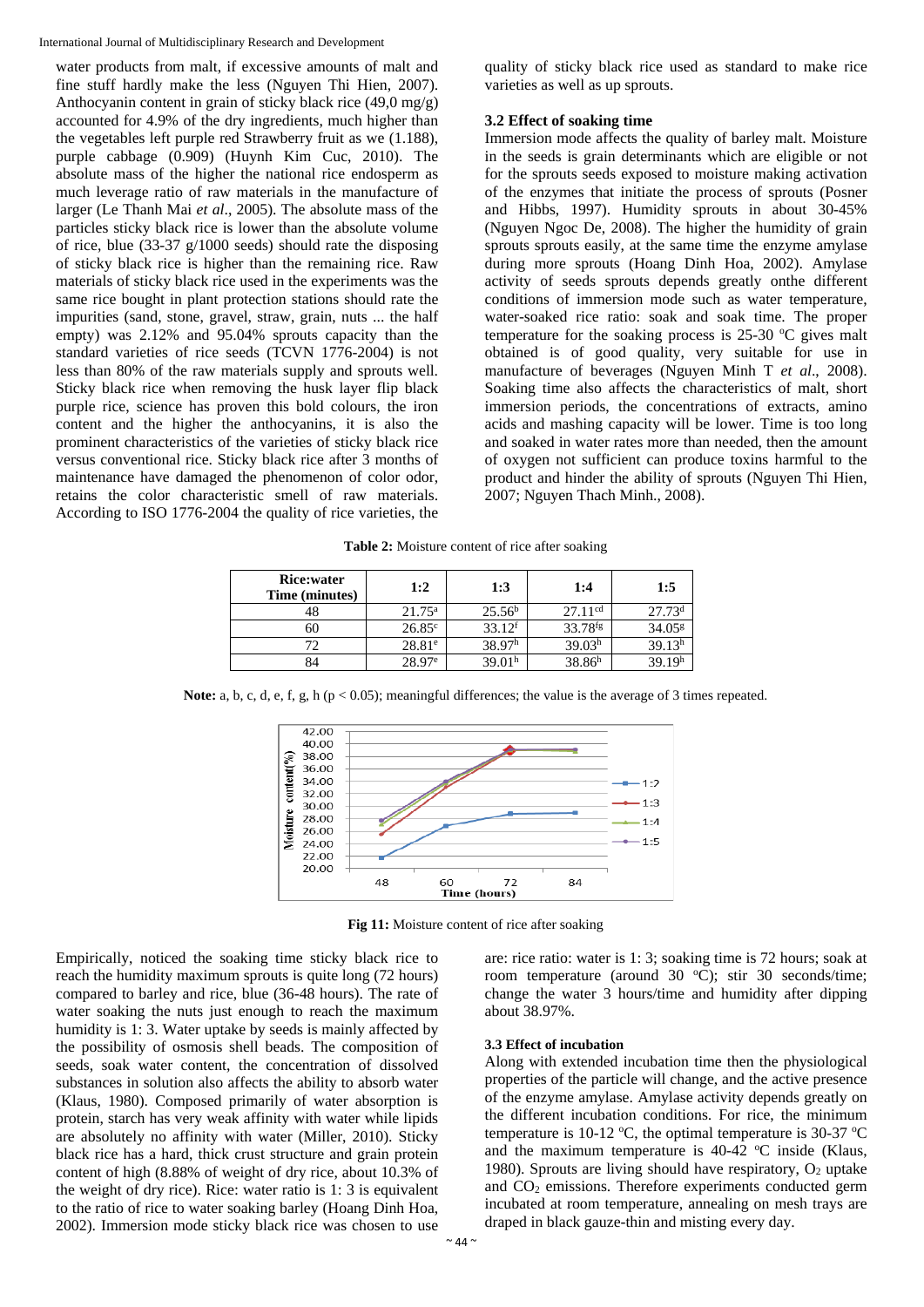**Table 3:** Amylase activity by soaking time

| Soaking<br>(davs)<br>tıme                             | -                | --          |            |       |                   |                    |                                |                 |         |
|-------------------------------------------------------|------------------|-------------|------------|-------|-------------------|--------------------|--------------------------------|-----------------|---------|
| Amy<br>activity<br>≅unit.∠<br>(active<br>$\mathbf{A}$ | .40 <sup>a</sup> | 6Qa<br>ر ن، | 78ª<br>، ۔ | $+$ . | $F \cap C$<br>ت ب | 14.46 <sup>e</sup> | $\gamma_{A}$<br>$4.04^{\circ}$ | $16.84^{\circ}$ | $1 - 0$ |

Note: a, b, c, d, e, f, g (p < 0.05); meaningful differences, value is the average of 3 times repeated



**Fig 12:** Amylase activity by soaking time

In the early days of activity, germ-brewed amylase rises very slowly, then soared on Friday and reached at on Saturday, then descending. Corder and Henry (1989) found that of the enzyme amylase increased slowly in the four days early sprouts is due at the beginning of the process of sprouts, the enzymes accumulate from, when the process of of sprouting going strong, the enzymes

penetrate more into the endosperm. Sticky black rice has a high protein content should be when sprouts for active high malt amylase, higher than white rice (glutinous varieties in Taiwan) after the brewing is 44.21%. Time of brewed malt sticky black rice was selected as 7 days, then active amylase reach 24.04 active unit A is the highest.

**Table 4:** Moisture and mashing capability of malt by drying time

| Time (hours)                         |                    |                 |                 |             | 10        | 12          | 14        | 16              | 18             | 20                | 22                | 24             | 26             | 28             |
|--------------------------------------|--------------------|-----------------|-----------------|-------------|-----------|-------------|-----------|-----------------|----------------|-------------------|-------------------|----------------|----------------|----------------|
| Temperature<br>(°C)                  | 45                 |                 |                 |             | 60        |             |           |                 | 75             |                   |                   |                |                |                |
| <b>Moisture</b><br>$($ %)            | 31.85 <sup>n</sup> | $27.29^{\rm m}$ | $24.88^{\rm l}$ | $19.34^{k}$ | $17.31^h$ | $14.52^{8}$ | $12.64^f$ | $10.75^{\circ}$ | $8.64^{\rm d}$ | 7.11 <sup>c</sup> | 5.31 <sup>b</sup> | $3.85^{\circ}$ | $3.84^{\circ}$ | $3.84^{\circ}$ |
| <b>Mashing</b><br>capability<br>(WK) | 170.4              | 177.4           | 183.5           | 191.3       | 194.7     | 196.2       | 198.8     | 192.4           | 190.8          | 189.2             | 186.3             | 181.8          | 180            | 178.8          |

**Note:** a, b, c, d, e, f, g (p < 0.05); meaningful differences, value is the average of 3 times repeated



**Fig 13:** Moisture of malt by drying time



**Fig 14:** Mashing capability by drying time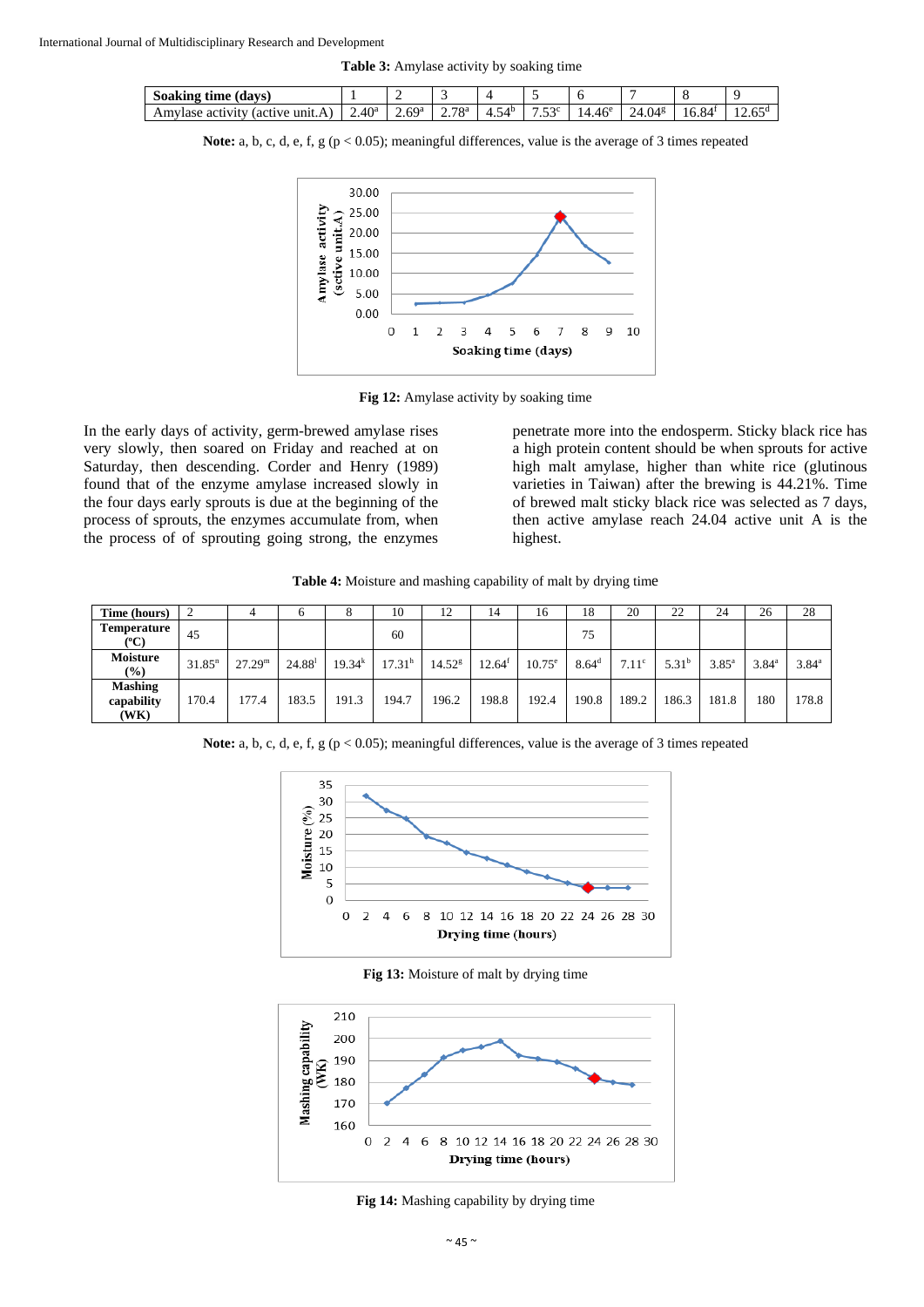Malt was dried at 45 °C for 8 hours will reach 19.34% humidity; lift up the drying  $60 °C$  in 8 hours will reach 10.75% moisture and eventually raised in eight hours drying 75 o C will reach equilibrium moisture is 3.85%, then finish drying malt. Track drying malt, malt's road capacity increases to the drying time of the 14th, the maximum is 198.8WK; then gradually reduced as the drying phase chemistry at  $75 \text{ °C}$  and came upon malt balanced humidity reaches the mashing capability at end of 181.8 WK higher with malt when it starts drying, 13.42% lower compared to malt barley (210 WK). According to sorting, malt processing application processing of beverages based on mashing capability , the malt sticky black rice are classified fairly (Hoang Dinh Hoa,2002). Malt drying mode sticky black rice was selected as: 45 °C drying in 8 hours, up to 60 °C drying

### **3.6 Anthocyanin loss in malt after different treatments**

in 8 hours and 8 hours of drying  $75^{\circ}$ C, malt reaching the moisture balance is 3.85% and mashing capability of 181.8 WK.

 **3.5 Malt recovery after drying**The results show the following drying shrinkage rate of (7.08%) of black sticky rice malt higher than barley malt (5%) (Hoang Dinh Hoa, 2002); does this infer that sticky black rice in the process up malt create the roots more weight compared with grains of barley in part compromising the economic value of malt sticky black rice. However the removal of the roots out of the malt to help enhance food safety for using malt because the alkaloid compounds are contain more toxic roots in strong with just a small dose to human body (Duong Thanh Liem, 2010).

| <b>Table 5:</b> Anthocyanin loss in malt after different treatments |  |
|---------------------------------------------------------------------|--|
|---------------------------------------------------------------------|--|

| <b>Treatment</b>                            | Raw<br>material | Cleaning | Soaking | Incubating | Drying | Treatment after<br>drying | Dried malt |
|---------------------------------------------|-----------------|----------|---------|------------|--------|---------------------------|------------|
| Anthocyanin<br>content<br>(mg/g dry matter) | 49.00           | 43.75    | 35.05   | 32.73      | 26.48  | 26.14                     | 26.14      |



**Fig 15:** Anthocyanin of malt by different treatments

From results determined levels of anthocyanin production by then, we can calculate the shrinkage rate of anthocyanin content of rice malt products is 46.65%. Through the figures obtained, found levels of anthocyanin losses, many in the soaking and drying. The process of brewing up sprouts have lost small amounts. Characterization of anthocyanin pigment is soluble in water, and are sensitive to heat, light, so the stage soaking for longer (72 hours) in the country, has stirred the water and replaced many times already facilitate much going nuts in anthocyanins. Drying heat lifting several times, for longer periods (24 hours) did take much pigment anthocyanin in seed as defined. After drying the malt processing costs negligible anthocyanins showed sprouts and roots do not contain as much anthocyanin germinal stages.

# **3.7 Quality of malt product**

Sticky black rice once up sprouts with dietary fiber, higher than those not yet up is from13.18% of raw materials increased 21.85% of the malt. However, the anthocyanin content of 46.65% decrease in raw materials due to past the stage where production conditions have made losses as much anthocyanin as the soaking and drying. From table results analysis of nutrient and energy like sugar on black rice malt shows apply sticky develop nutritional products such as nutritional drink, meal, nutrition. The capacity ofthe malt sticky black rice is fairly classified 181.8 in grading table of malt used as drinking water (Hoang Dinh Hoa, 2002).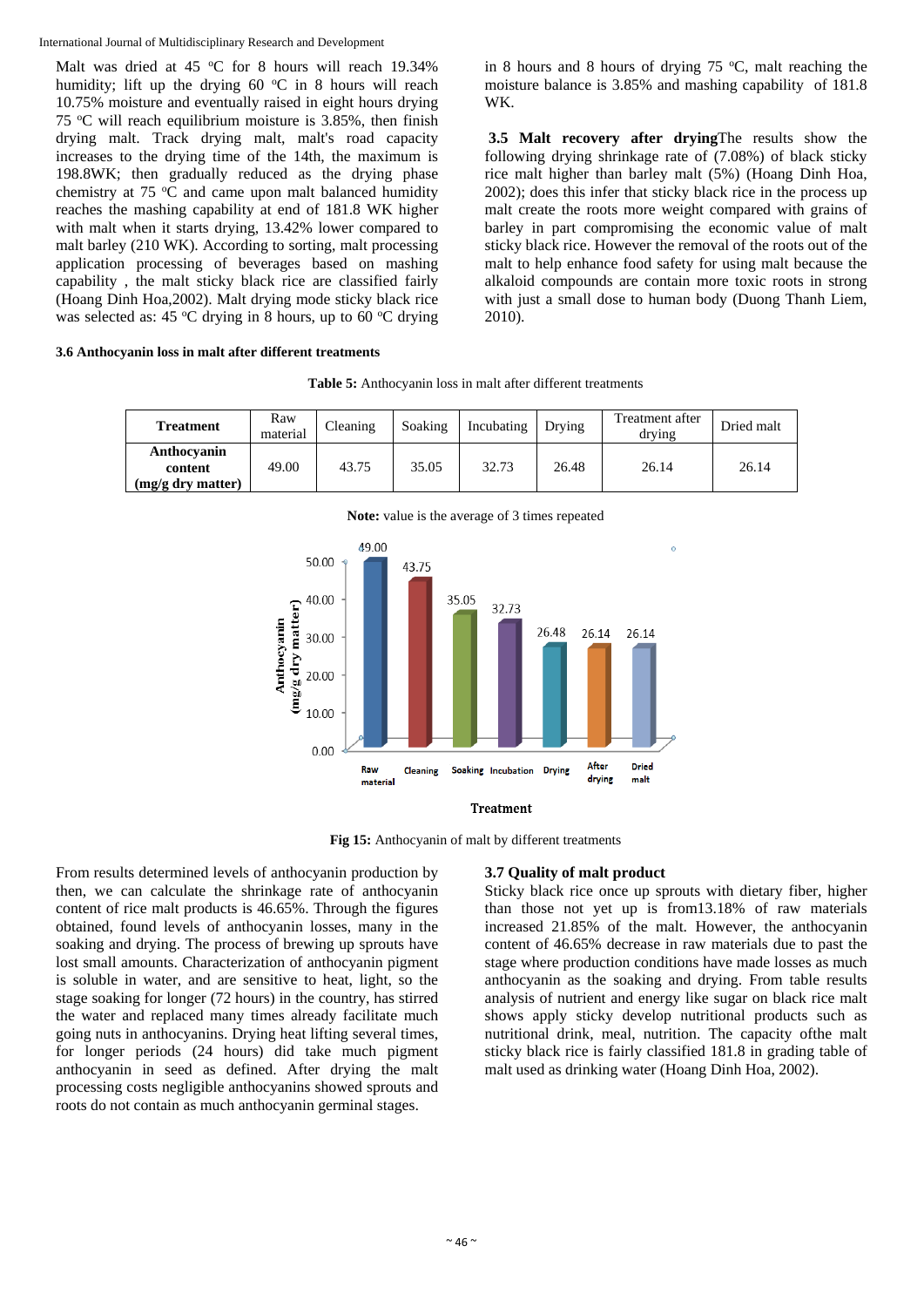Table 6: Physico-chemical parameters of malt product (by dry matter)

| <b>Parameters</b>  | Unit | <b>Result</b> |
|--------------------|------|---------------|
| Moisture           | %    | 3.87          |
| Total protein      | %    | 8.76          |
| Total lipid        | %    | 2.84          |
| Total glucid       | %    | 73.85         |
| Ash                | %    | 3.65          |
| Dietary fiber      | %    | 21.85         |
| Mashing capability | WК   | 181.8         |
| Anthocyanin        | mg/g | 26.14         |

#### **3.8 Production cost of dried malt**

**Table 7:** Production cost of dried malt from 1 kg raw sticky black rice

| <b>Description</b> | Unit           | Ouantity | Unit price (VND) | <b>Amount (VND)</b> |
|--------------------|----------------|----------|------------------|---------------------|
| Rice               | Κg             |          | 20,000           | 20,000              |
| Water              | m <sup>3</sup> | 0.01     | 1,000            |                     |
| Electricity        | Kwh            | v. 1     | 2.000            | 100                 |
| Total (VND)        |                |          |                  | 20,210              |

**Note:** the total cost of the product is not included in packaging, labor costs, and depreciation of equipment.

### **4. Conclusion**

After the research and conduct of experiments examining the parameters of processing in the dry malt production process from raw material, sticky black rice, draw the following conclusions: in terms of raw materials: raw material waiting to produce moisture preservation is 11.7%; the absolute mass of the particle is 25.10 g/1000 grain; percentage of impurities is 2.12%; no reduce; and the capacity of sprouts was 96.44%. The material provides production with quality components: protein 8.9%; 3.3% lipid, glucid: 75.5%; also there are 13.18% dietary fiber, and anthocyanins accounted for 4.9%. The process of maceration: material after cleaning to be soaked in water at the rate of 1 rice:  $3$  water at  $30^{\circ}$ C, within 72 hours; they have stirred 30 minutes/time; change the water 3 hours/times. After the moisture soaking reached 38.97% and concentrations of anthocyanins is 35.06 mg/g of dry matter. The process of brewing: after soaking seeds was strewn sheet on the tray and has a thin black cloth cover, in the process of brewing has a misting every day; incubation period is 7 days at room temperature; can grain amylase is maximum active unit 24.04. Drying: drying granule equipment brought back in mode: 8 hours/ 45 °C, 60 °C, 8 hour, 8 hour/75 °C; grain moisture reached 3.85%; mashing capability is 181.8WK; concentration of anthocyanin is 26.48 mg/g of dry matter. After the drying process: to determine the prevalence disposing roots rub the broken is 7.08 percent. Dry malt product obtained with moisture is 3.87%; the protein is 8.76%; lipid is 2.84%; glucid was 73.85%; dietary fiber 21.85%; anthocyanin is 2.614%; mashing capability is 181.8WK; and the price for 1 kg of the product as 24,358 VND. The study was conducted in laboratory scale in schools and also the first step to study the creation of a new product from feedstock sticky black rice should not avoid some restrictions on the devices, an area of investment and funding, so there are a few recommendations in production technology, material source can provide large quantities with post-harvest preservation quality and stability. Further analysis of the many nutrients available in sticky black rice, particularly those ingredients have antioxidant properties aimed at adjusting production methods to minimize the losses of the components has the effect of improving health, preventing illness. The process of maceration: innovation immersion methods to shorten the soaking time reaches the

maximum humidity that still preserves are nutrients as well as antioxidants in raw materials, as the survey add the effects when rising water temperatures dip more. Drying: drying regimes survey with temperature and other methods to limit exhausted of nutrients into the lowest level while still achieving required of malt in the production technology of drinking water.

# **5. Reference**

- 1. Cuc HK. Extraction of anthocyanin from strawberry fruit with water sulfured and some feature of them, food college, Da Nang city.
- 2. De NN. *Paddy curriculum*, National University of Ho Chi Minh City, 2006.
- 3. Hien NT. Science and technology in malt and beer science and technology, Hanoi 2007.
- 4. Hoa HD. Malt and beer production, science and technology publishing house, Hanoi, Vietnam.
- 5. Liem DT, Functional food-sustainable health, science and technology publishing house 2010.
- 6. Liem DT. Toxicology and safety of agricultural products -food, Agricultural Publishing House, 2010.
- 7. Mai LT. The methods of analysis in the field of fermentation technology, science and technology, Hanoi, 2005.
- 8. May NV. Drying of agricultural products*,* science and technology, Hanoi, 2004.
- 9. Minh NT, Liên NX, Anh HK. Effects of soaking conditions on quality of malt barley, industrial University HCMC 2008.
- 10. Bounphanousay C. Chemical and molecular characterization of fragrance in black glutinous rice from PDR, Metro Manila, Philippines, 2008.
- 11. Corder AM, Henry RJ. Carbohydrate-degrading enzymes in germinating wheat, Cereal Chem 1989; 66(5):435-439.
- 12. Defa G, Meizu XA study on special nutrient of purple glutinous rice, Shanghai acdemy of agricultural science, Shanghai, 2006.
- 13. Tananuwong K, Tewaruth W. Extraction and application of antioxidants from black glutinous rice, Thailand, 2010.